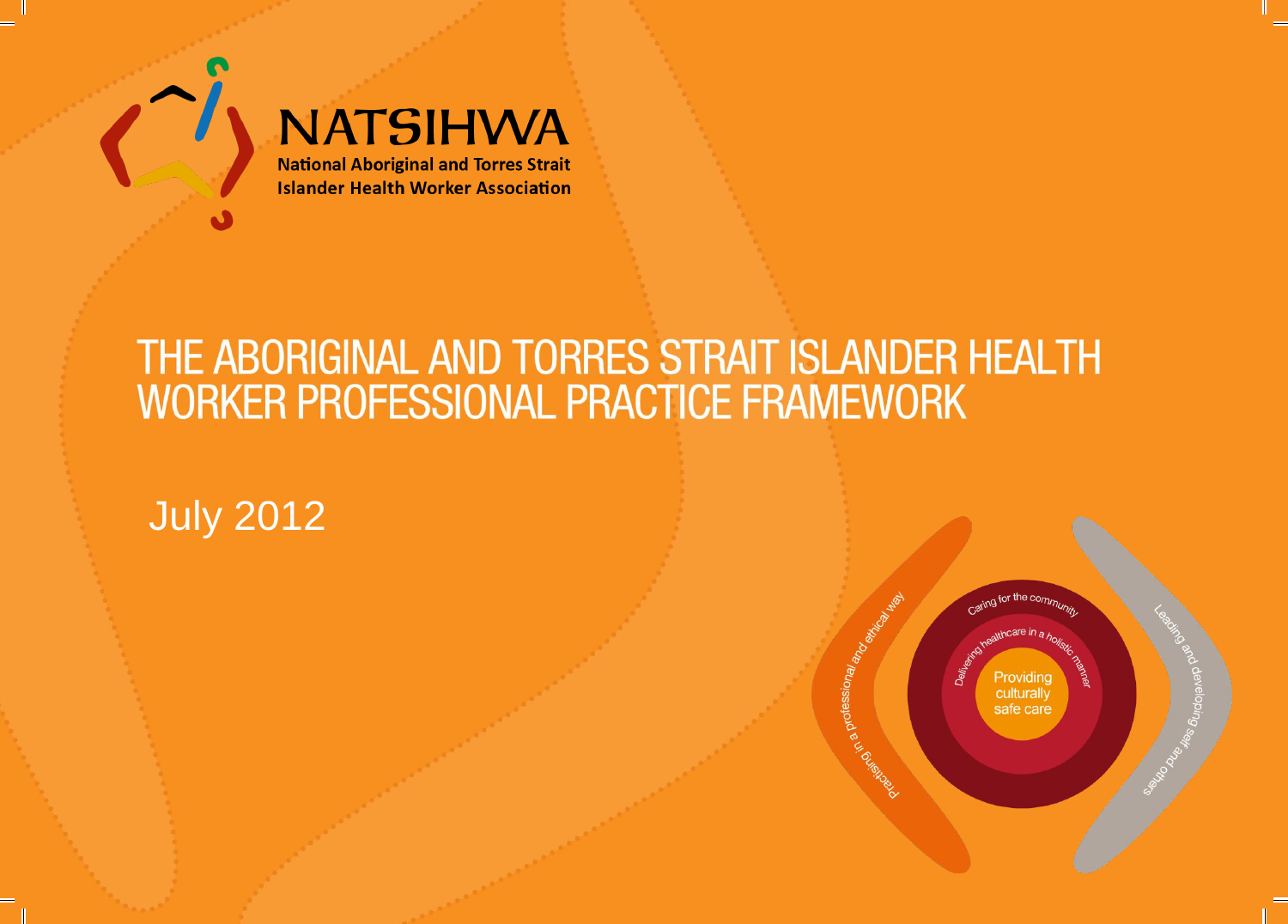# **CONTENTS**

### Introduction

- 02 Glossary
- Structure of the Professional Practice Framework
- Domain 1: Providing culturally safe health care
- Domain 2: Delivering health care in a holistic way
- Domain 3: Caring for the community
- Domain 4: Leading and developing self and others
- Domain 5: Practising in a professional and ethical way
- Appendix A: Membership of the Technical Advisory Group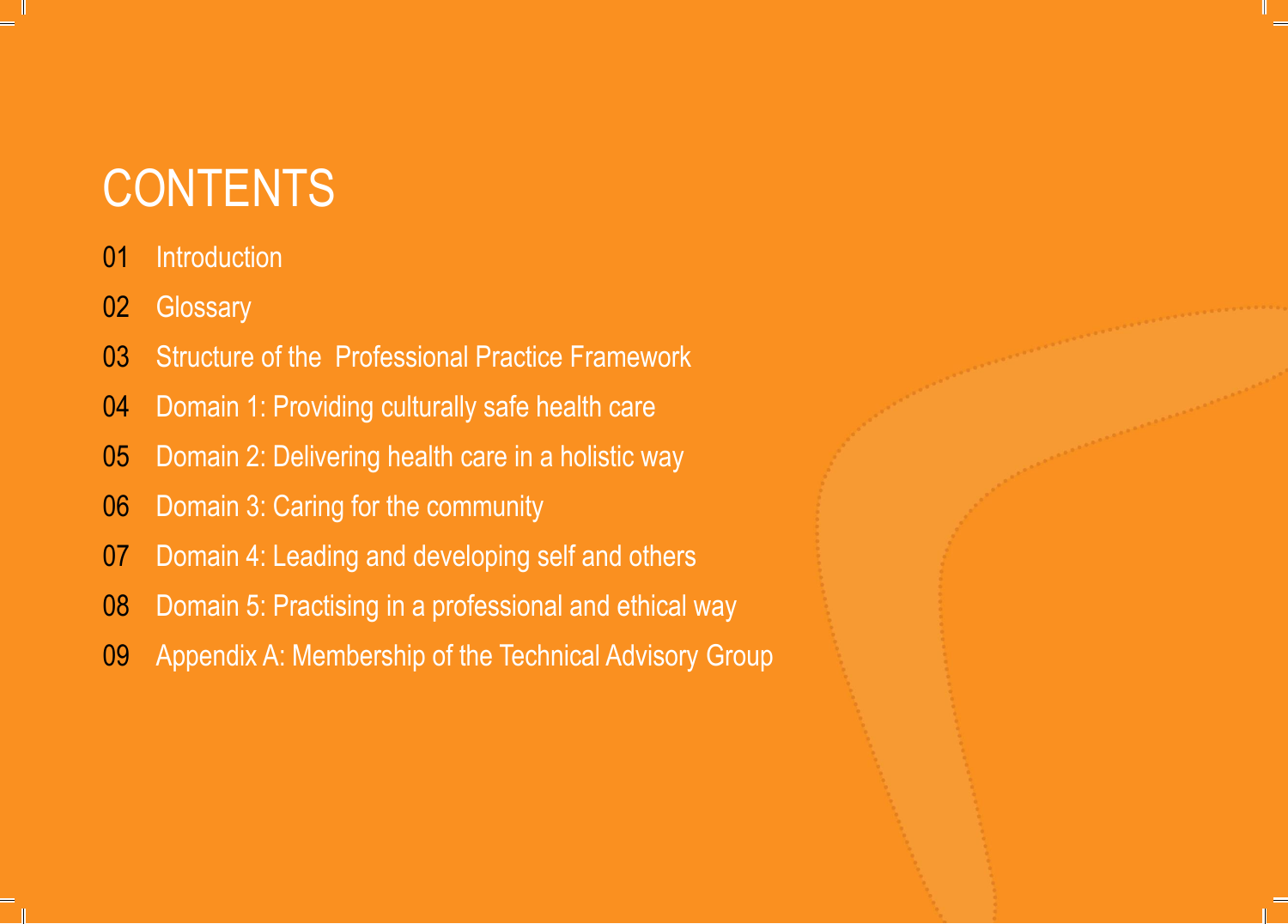### **INTRODUCTION**

This Professional Practice Framework for the Aboriginal and Torres Strait Islander Health Worker workforce has been developed in consultation with the Aboriginal and Torres Strait Islander Health sector. This was achieved through the Aboriginal and Torres Strait Islander Health Worker Project commissioned by Health Workforce Australia. The National Aboriginal and Torres Strait Islander Health Worker Association (NATSIHWA) took carriage of the Framework in 2012. A consultation process took place with NATSIHWA members and stakeholders prior to endorsement by the NATSIHWA Board in June/July 2012.

#### **Importance of the Health Worker workforce**

It is important to provide context to the Aboriginal and Torres Strait Islander Health Worker (Health Worker) profession to better understand the importance of their role within the Australian health system and this Framework.

The Health Worker role is specific to the Aboriginal and Torres Strait Islander population and is vital in delivering care to the community in a culturally safe environment. It has been noted that for many years there has been an imbalance in the service availability and accessibility for Aboriginal and Torres Strait Islanders due to a number of barriers which are often cultural in nature. These include:

- cultural relevance and appropriateness of health services
- gender imbalance in the Health Worker workforce
- perceived and actual discrimination
- transport needs and the availability of locally delivered services
- cost of health care.

Whilst these barriers are not exclusive to Aboriginal and Torres Strait Islander health care, they are more significant in this context due to the unique cultural beliefs and practices of Aboriginal and Torres Strait Islander peoples. It is for these reasons that the Health Worker workforce has critical role in improving the accessibility of services by breaking down some of the above barriers. Their ability to do this is through their unique insights into their own culture and to deliver safe holistic health care in a primary care setting. Many of these Health Workers are also recognised to be a respected member of the community and as such provide a level of trust and security for the members of their community when seeking access to health care. Health Workers often have a better understanding of the health issues that members of their community face and are able to address them in a more culturally appropriate and holistic manner.

Some Health Workers have now become registered with the Aboriginal and Torres Strait Islander Health Practice Board of Australia (the Board) as Aboriginal and/or Torres Strait Islander Health Practitioners under the national law. The Board will set the standards for this group but they are still considered Health Workers.

#### **The Diversity of the Health Worker workforce**

It is also important to recognise that Health Workers across Australia work in a variety of environments. While a large majority are employed in Aboriginal Community Controlled Health Organisations (ACCHOs) or the Government Health Sector, many also work within mainstream services such as general practices, acute hospitals and other non-government organisations.

Health Worker roles exist in metropolitan, regional and remote areas with the largest percentage of Health Workers practicing in regional areas.

There are a number of titles used to describe Health Workers. These titles vary significantly across Australia and may or may not describe the specialty of a Health Worker or their level of training. The large range of titles is illustrated below:

- Health Worker (Generalist)
- Aboriginal and/or Torres Strait Islander Health Practitioner
- Outreach Worker
- Mental Health Worker
- Family Health Worker
- Sexual Health Worker
- Education Officer
- Hospital Liaison Officer
- Oral/Dental Health Worker
- Chronic Disease Worker
- Drug and Alcohol Worker
- Environmental Health Worker
- Community Worker
- Healthy Living Worker
- Vascular Health Worker
- Pharmacy Health Worker
- Maternal and Perinatal Health Worker
- Otitis Media Health Worker
- Nutrition Health Worker

#### advocate and support the professional development of Health Workers. To this end NATSIHWA supports the use of this

under the national scheme.

**Association (NATSIHWA)**

Framework to strengthen the profession and increase understanding of both the Health Worker and Health Practitioner role.

**The National Aboriginal and Torres Strait Islander Health Worker** 

NASTIHWA is the peak professional organisation for Aboriginal and Torres Strait Islander Health Workers and Practitioners. Its role is to

**The Diversity of the Health Worker workforce (continued)** The following framework applies to Health Workers working under all these titles. The National Board has determined additional standards and requirements which apply to Health Practitioners registered

#### **Overall aims of the Professional Practice Framework**

The Professional Practice Framework has been developed as a guide for both Health Workers and those who work with them to describe the expectations of the Health Worker role. For Health Workers, the framework has been developed to provide guidance on what is expected of them on a day to day basis in their role. This includes outlining their professional and ethical responsibilities in addition to their clinical and/or practice responsibilities. This framework is intended to cover all Health Workers irrespective of their level of educational attainment. This framework also recognises that Health Workers work across a variety of settings and often may take on different areas of specialisation. It is for this reason that the framework has been left intentionally broad, however it outlines the minimum level of knowledge and behaviours expected of Health\* Workers to perform their role.

The Framework also considers the different levels of experience of Health Workers from those who are new to the profession as well as those with greater levels of experience and training: and outlines the different expectations for each level. For those who work with Health Workers, this framework will assist in understanding what Health . Workers do on a daily basis and what may be expected of them in their role, given their levels of experience.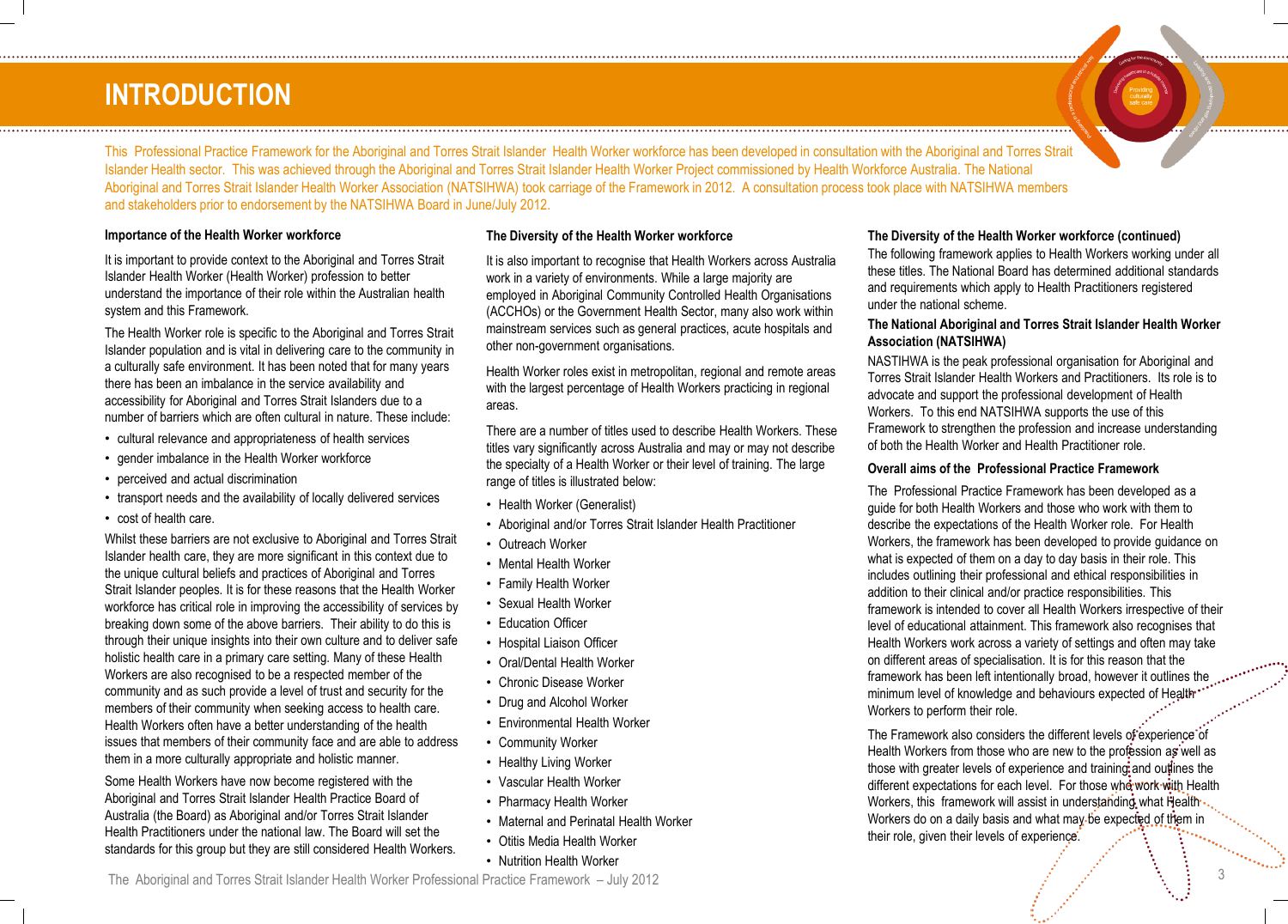### **INTRODUCTION**

#### **How to use this framework**

It is envisaged that this framework can be used:

- To guide Health Workers, employers and other health professionals to better understand the Health Worker role particularly the unique cultural brokerage role Health Workers can play in the community
- To understand the different expectations of Health Workers as they develop and become more experienced in their profession and how they may be able to be more involved in mentoring and developing peers
- By Health Workers to communicate to other health professionals regarding the expectations of their role and their scope of practice

#### **National qualifications for the Aboriginal and Torres Strait Islander Health Worker workforce**

It is important to note that this Framework does not constitute an industry benchmark for training and assessment. The industry benchmark is established in the nationally endorsed competency standards contained in the Aboriginal and/or Torres Strait Islander health work qualifications.

The Community Services and Health Industry Skills Council (CS&HISC) is the nationally recognised body funded by the Australian Government to involve industry in the development of nationally applicable Vocational Education and Training (VET) qualifications.

There are a number of pathways to enter the Health Worker profession and these are supported by the following qualifications:

- Certificate II Aboriginal and Torres Strait Islander Primary Health (HLT21307) (eg as may be delivered through a VET schools program)
- Certificate III Aboriginal and Torres Strait Islander Primary Health (HLT33207)
- Certificate IV Aboriginal and Torres Strait Islander Primary Health (Practice) HLT43907

• Certificate IV – Aboriginal and Torres Strait Islander Primary Health (Community Care) HLT44007

- Diploma of Aboriginal and Torres Strait Islander Primary Health (Practice) HLT52107
- Diploma of Aboriginal and Torres Strait Islander Primary Health (Community Care) HLT52207
- Advanced Diploma of Aboriginal and Torres Strait Islander Primary Health (Practice) HLT61207
- Advanced Diploma of Aboriginal and Torres Strait Islander Primary Health (Community Care) HLT61307

The Aboriginal and Torres Strait Islander Health Practice Board of Australia has set currently the minimum qualification for application for national registration as the Certificate IV – Aboriginal and Torres Strait Islander Primary Health (Practice)

In addition to these Aboriginal and/or Torres Strait Islander Health Worker qualifications, there are also 8 qualifications within the Public Health qualifications framework, which may be applicable to some workers.

Further information on any of the above qualifications can be found on the CS&HISC website, that is http://www.cshisc.com.au/

Many aspects of the Health Worker qualifications are included as part of this framework. Initial work has been undertaken to reference the framework to the national competency standards, however this Framework has not been comprehensively mapped to the national competencies. It is important to note the link to the competency standards is not an exhaustive list, rather there may be other competency standards which have not been documented that may touch on aspects of the principles.

CS&HISC undertake continuous improvement of the qualifications framework and invites feedback. Their contact details for feedback can also be found on the CS&HISC website.

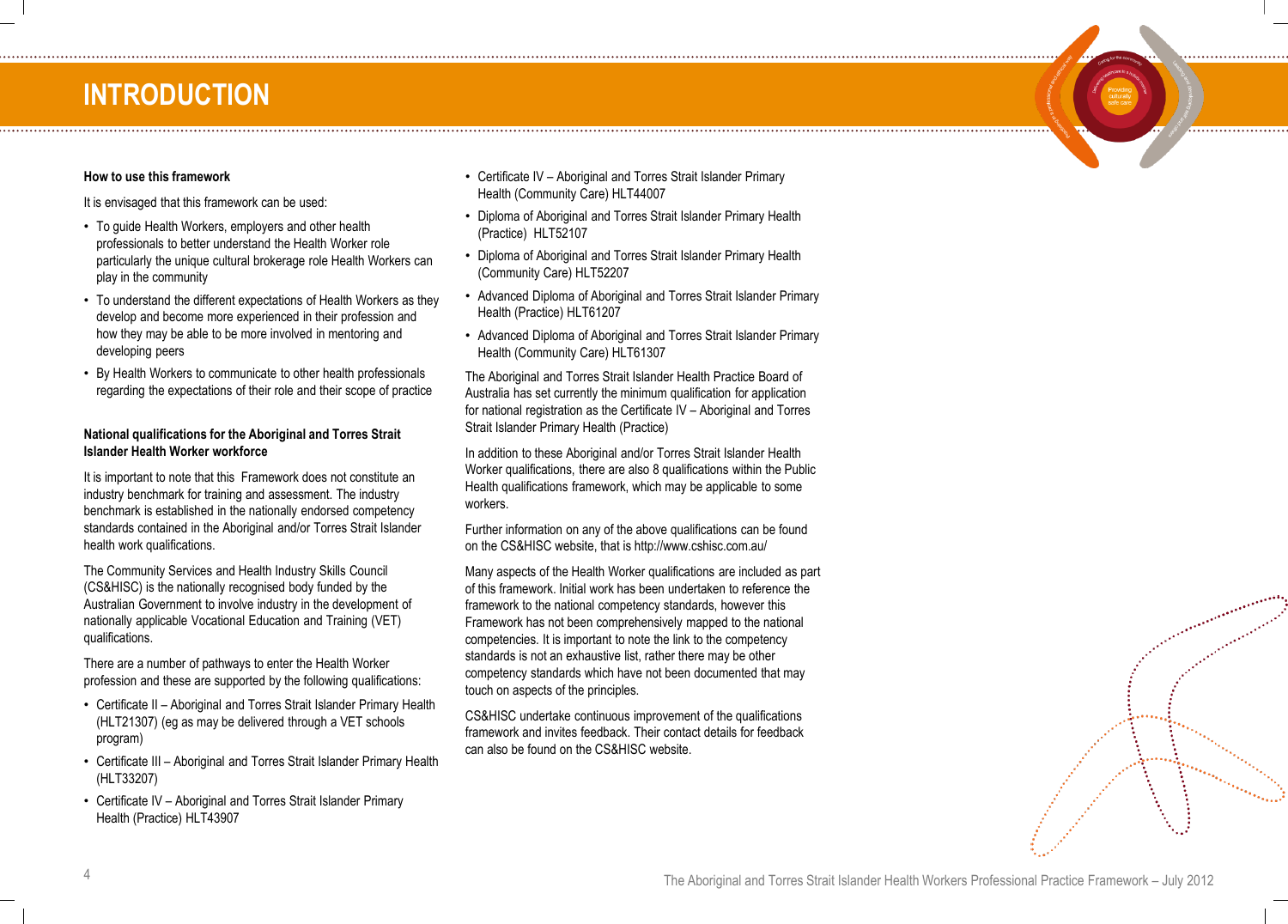### **GLOSSARY**



#### **Holistic health**

The concept of *holistic health* is central to the cultural belief system held by many Aboriginal and Torres Strait Islander peoples. Although Aboriginal and Torres Strait Islander peoples are culturally, linguistically and ethnically diverse, most share a holistic understanding of 'health'.

For Aboriginal and Torres Strait Islander people, health is more than the provision of care by Doctors and other health professionals to improve the physical well-being of an individual. "Health" to Aboriginal peoples is a matter of determining all aspects of their life, the physical, social, emotional and cultural well being of both the individual and the community, it encompasses justice, dignity and community self esteem.

#### **Primary health care**

*Primary health care* has two definitions: the narrow definition, referring to primary medical care; and the broader definition often described as *comprehensive primary health care* (Aboriginal Medical Services Alliance Northern Territory, 2010).

The Australian Government Department of Health and Ageing has defined primary health care for the Australian context

*"Primary health care is the socially appropriate, universally accessible scientifically sound first level care provided by health services and systems with a suitably trained workforce comprised of multidisciplinary teams supported by integrated referral systems in a way that: gives priority to those most in need and addresses health inequities; maximises community and individual self-reliance, participation and control; and involves collaboration and partnership with other sectors to promote public health. Comprehensive primary health care includes health promotion, illness prevention, treatment and care of the sick, community development, and advocacy and rehabilitation."* 

(Australian Government Department of Health and Ageing, 2009)

*Comprehensive primary health care* builds upon the definitions above. According to the Aboriginal Medical Services Alliance Northern Territory (AMSANT), primary health care is just one part of *comprehensive primary health care,* which is defined as:

*"…the broader, holistic approach to health problems. As well as primary medical care, comprehensive primary health care addresses a range of health concerns that have no specific medical intervention."*

(Aboriginal Medical Services Alliance Northern Territory, 2010)

#### **Aboriginal and Torres Strait Islander primary health care**

The term 'Aboriginal and Torres Strait Islander primary health care services' reflects a holistic, comprehensive approach to primary health care. Embedded in the primary health care definition specific to Health Workers is both the idea of holistic health and a comprehensive primary health care approach.

This is reflected in the NACCHO definition of primary health care in the Aboriginal and Torres Strait Islander context, which is adapted from the DoHA definition above:

*"'Primary Health Care' has always been a continuing integral aspect of our Aboriginal life, and is the collective effort of the local Aboriginal community to achieve and maintain its cultural well being. Primary health care is a holistic approach which incorporates body, mind, spirit, land, environment, custom and socio-economic status. Primary health care is an Aboriginal cultural construct that includes essential, integrated care based upon practical, scientifically sound and socially acceptable procedures and technology made accessible to Communities as close as possible to where they live through their full participation in the spirit of self-reliance and self-determination. The provision of this calibre of health care requires an intimate knowledge of the community and its health problems, with the community itself providing the most effective and appropriate way to address its main health problems, including promotive, preventative, curative and rehabilitative services."*

(National Aboriginal Community Controlled Health Organisation, 2008)

It is further reiterated in NACCHO's definition of 'Aboriginal healthrelated services' below:

*"'Aboriginal health related services' means those services covered by the Aboriginal holistic definition of health including, but not restricted to, such services as health promotions and disease prevention services, substance misuse, men's and women's health, specialised services to children and the aged, services for people with disabilities, mental health services, dental care, clinical and hospital services and those services addressing, as well as seeking the amelioration of, poverty within Aboriginal communities."*

(National Aboriginal Community Controlled Health Organisation, 2006)

#### **Cultural safety, security and respect**

Terms like *cultural safety, cultural security* and *cultural respect* are often used interchangeably. Although this is often appropriate in certain contexts, there is slight variation in the meaning of these terms.

In the context of health care, *cultural safety* is defined as:

*"The effective care of a person/family from another culture by a health care provider who has undertaken a process of reflection on their own cultural identity and recognises the impact of the health care professional's culture on their practice. Unsafe cultural practice is any*  $\cdots$ *action which diminishes, demeans or disempowers the cultural identity and well-being of an individual."*

(The Nursing Council of New Zealand, 2002)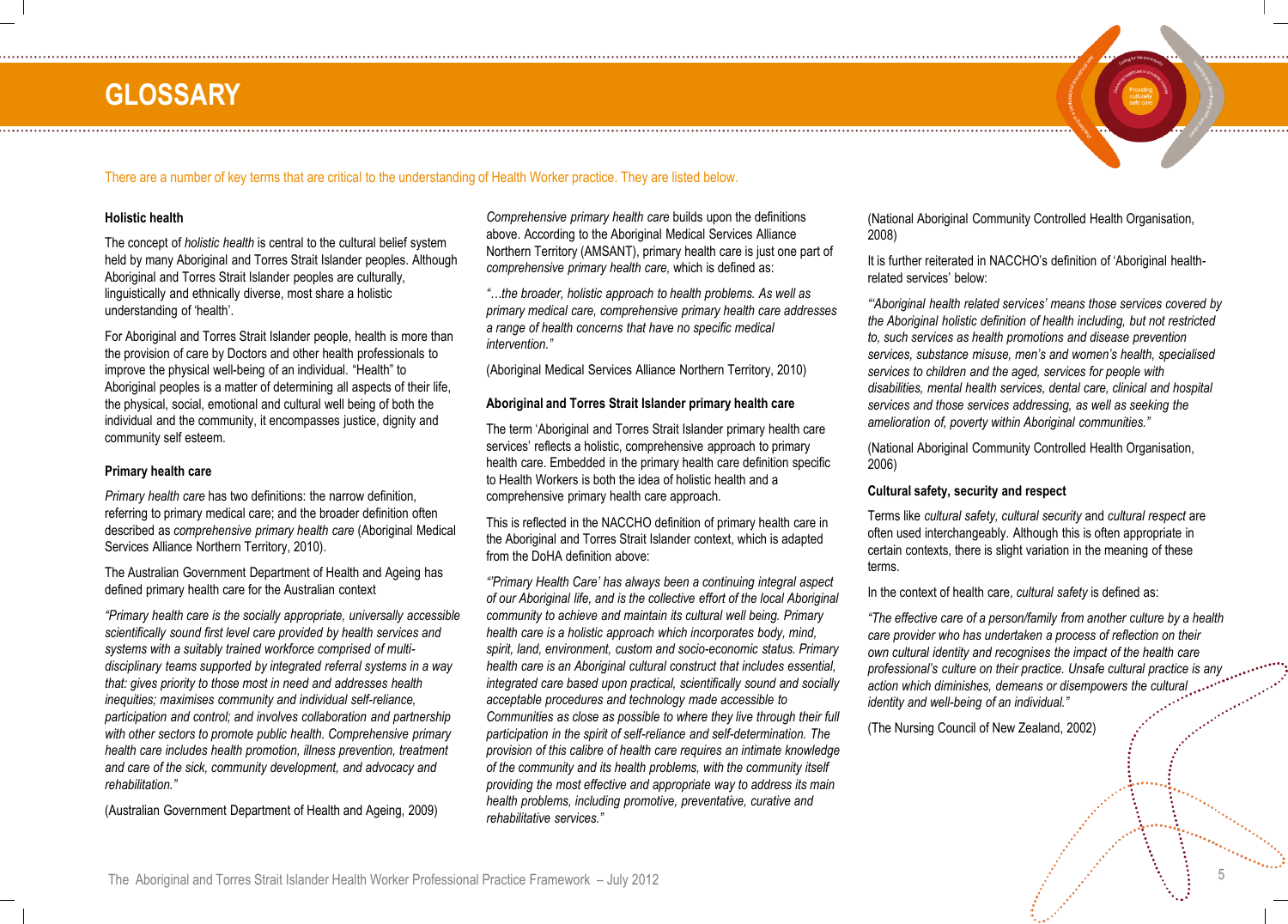### **GLOSSARY**

Culturally safe health care refers to the facilitation of health service delivery in a culturally safe way. For example, in the Aboriginal and Torres Strait Islander context, culturally safe health care should reflect the holistic conceptualisation of health defined above.

*Cultural security* is similar in meaning but implies a greater sense of permanence or longevity. More specifically, *cultural security* has been defined as:

*'…the capacity of a society to conserve its specific character in spite of changing conditions and real or virtual threats: more precisely, it involves the permanence of traditional schemas of language, culture, associations, identity and national or religious practices, allowing for changes that are judged to be acceptable.'*

#### (Weaver et al., 1993)

*Cultural respect* is defined as the "recognition, protection and continued advancement of the inherent rights, cultures and traditions of Aboriginal and Torres Strait Islander Peoples" (Australian Health Ministers' Advisory Council, 2004). Cultural respect is essential to the creation of culturally safe and culturally secure environments.

Definition developed by the Australian Health Care Research Institute for the ADGP Primary Health care Position Statement 2005, cited in Commonwealth of Australia, 2009, *Primary Health Care Reform in Australia.*



. . . . . . . . .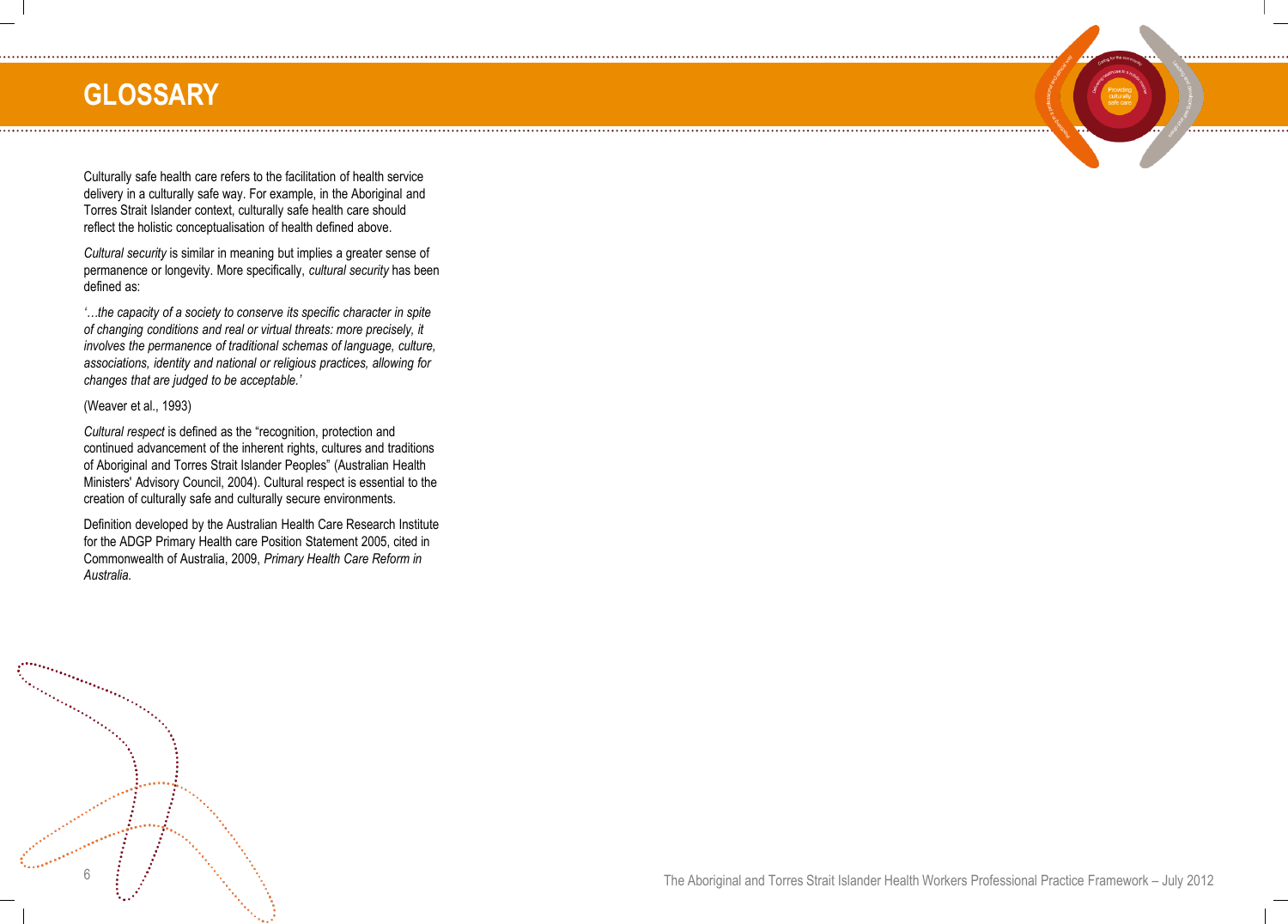### **STRUCTURE OF THE PROFESSIONAL PRACTICE FRAMEWORK**

#### The figure below illustrates the five domains and structure contained within this Professional Practice Framework.

Figure 2: Domains of the Professional Practice Framework



| Domain 1: Providing culturally safe health care        |
|--------------------------------------------------------|
| Domain 2: Delivering health care in a holistic manner  |
| Domain 3: Caring for the community                     |
| Domain 4: Leading and developing self and others       |
| Domain 5: Practising in a professional and ethical way |
|                                                        |

The Professional Practice Framework is divided into three levels, that is Domains (see Figure 2), supported by a number of Principles and Elements which are further subdivided into levels of experience. This is illustrated below.

| Level 1: Domains           | As depicted in Figure 2, there are five domains in this Professional Practice framework<br>which covers the broad areas of practice that all Health Workers will be likely required to<br>work within.                                                                                                                                                                                                                                                                                                                                                                                                                                                |
|----------------------------|-------------------------------------------------------------------------------------------------------------------------------------------------------------------------------------------------------------------------------------------------------------------------------------------------------------------------------------------------------------------------------------------------------------------------------------------------------------------------------------------------------------------------------------------------------------------------------------------------------------------------------------------------------|
| <b>Level 2: Principles</b> | Underpinning each domain, there are up to five principles which relate specifically to each<br>domain. It is likely that Health Workers will be working within most of the principles.                                                                                                                                                                                                                                                                                                                                                                                                                                                                |
| Level 3: Elements          | Within each principle, core elements that are likely to be part of the Health Worker role<br>have been articulated. These have also been divided to reflect the potential levels of<br>experience a Health Worker may have, that is the levels of 'New', 'Experienced' and<br>'Advanced'. It is important to note that the list of elements underpinning each principle is<br>not exhaustive, that is, a Health Worker may perform some or all of the elements and even<br>additional ones which have not been described. This may be due to reasons such as their<br>area of speciality or interest or the role they play within the health service. |

The Aboriginal and Torres Strait Islander Health Worker Professional Practice Framework – July 2012 7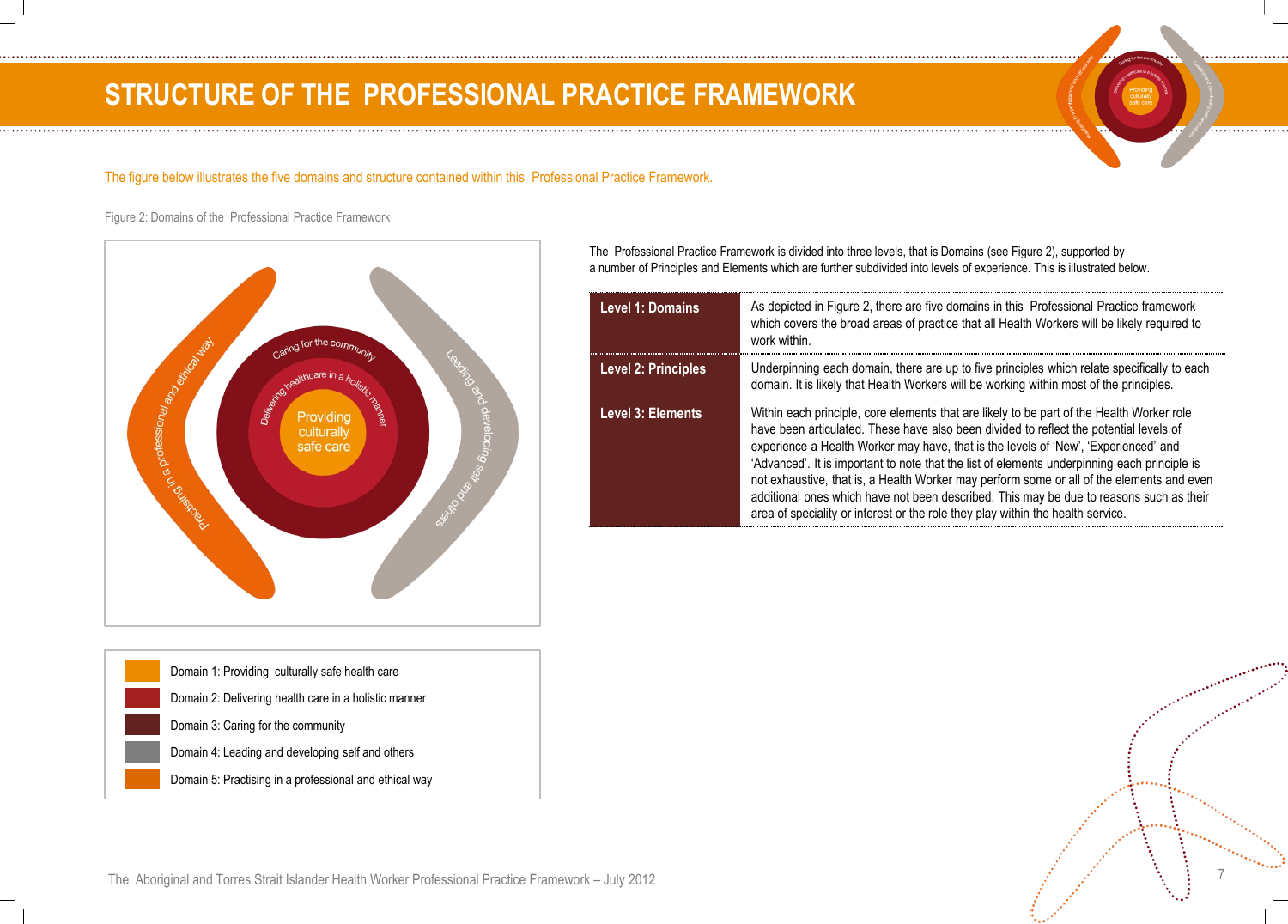### **LEVELS OF EXPERIENCE**

The table below provides a guide as to interpreting the 'levels of experience' in the Domains. In particular:

- It is important to note that the 'levels of experience' are not tied to specific qualification or education attainment, rather they are more indicative of the level of practical and on-the-job experience Health Workers may have.
- It is possible that a Health Worker may be performing at different levels across different domains at any given time as a result of the level of qualification or education attainment they have achieved, however, it is expected that Health Workers are able to perform the majority of activities that are required at the level of 'New' before progressing on to any subsequent level. That is, to be considered at any Domain/Principle at the 'Experienced' level, Health Workers must meet the expectations of the 'New' level first.

| <b>LEVELS OF EXPERIENCE</b> | <b>DESCRIPTION</b>                                                                                                                                                                                                                                                                                                                                                                                                                                                                                                |
|-----------------------------|-------------------------------------------------------------------------------------------------------------------------------------------------------------------------------------------------------------------------------------------------------------------------------------------------------------------------------------------------------------------------------------------------------------------------------------------------------------------------------------------------------------------|
| New                         | The broad characteristics of a Health Worker that may meet the definition of new includes:<br>• A Health worker who is newly entering the profession, generally upon completion of study or training, irrespective of the level of qualification attainment.<br>• A Health Worker who has little to no practical experience in current setting<br>• A Health Worker who may require significant to moderate levels of assistance, guidance and supervision when performing tasks                                  |
| Experienced                 | The broad characteristics of a Health Worker that may meet the definition of 'Experienced' includes:<br>• A Health Worker who successfully demonstrates they are able to perform all the activities at the 'New' Level<br>• A Health Worker who has been performing the role for a number of years<br>• A Health Worker who is able to undertake and participate in all required activities with no or limited supervision                                                                                        |
| Advanced                    | The broad characteristics of a Health Worker that may meet the definition of 'Advanced' includes:<br>• A Health Worker who successfully demonstrates they are able to perform all the activities at the 'Experienced' Level<br>• A Health worker who has sufficient years of experience to be able to educate, mentor and supervise peers in all required activities<br>• A Health Worker who takes on a strategic role in the organisation and provides advice on how to promote and advance the profession/role |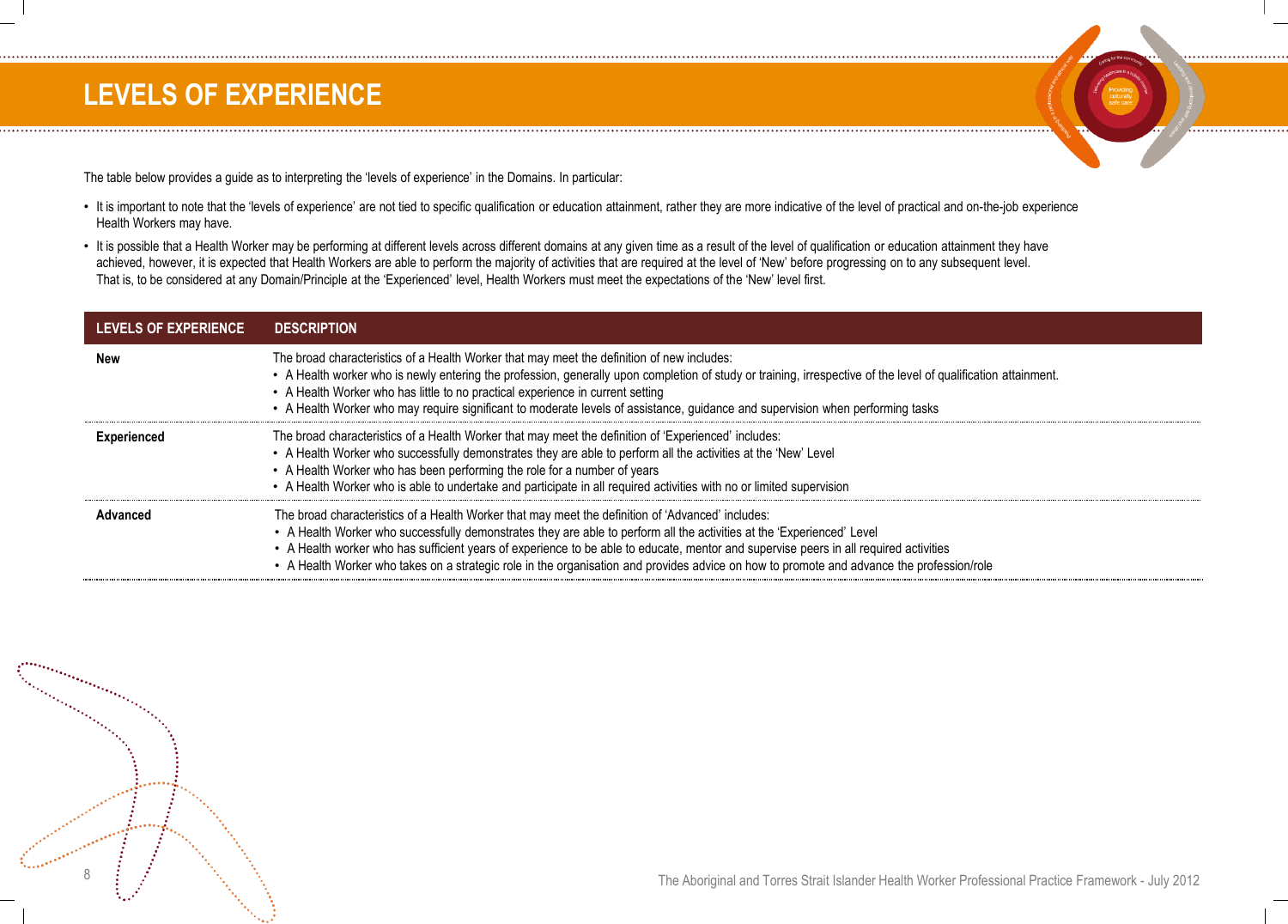### **DOMAIN 1: PROVIDING CULTURALLY SAFE HEALTH CARE**

. . . . . . . . . . . . . . . . . . .

Providing<br>culturally<br>safe care 

................

. . . . . . . . . . . . . . . . .

| <b>PRINCIPLES</b>                                                                     | <b>ELEMENTS</b>                                                                                                                                                                                                                                                                                                                                                                                                                                                                    |                                                                                                                                                                                                                                                                                                                                                                                                                                                                                                                |                                            |
|---------------------------------------------------------------------------------------|------------------------------------------------------------------------------------------------------------------------------------------------------------------------------------------------------------------------------------------------------------------------------------------------------------------------------------------------------------------------------------------------------------------------------------------------------------------------------------|----------------------------------------------------------------------------------------------------------------------------------------------------------------------------------------------------------------------------------------------------------------------------------------------------------------------------------------------------------------------------------------------------------------------------------------------------------------------------------------------------------------|--------------------------------------------|
|                                                                                       | <b>NEW</b>                                                                                                                                                                                                                                                                                                                                                                                                                                                                         | <b>EXPERIENCED / ADVANCED</b><br>As per 'NEW' with the following additional elements                                                                                                                                                                                                                                                                                                                                                                                                                           | <b>COMPETENCY</b><br><b>STANDARD CODE*</b> |
| 1. Knowing and<br>respecting our<br>history, context,<br>culture and customs          | a. Understand the context of local, regional, state, national as well as traditional and<br>contemporary Aboriginal and Torres Strait Islander history<br>b. Identify, consider and respect the local community values, beliefs, gender roles<br>when providing health care to the Aboriginal and Torres Strait Islander people<br>c. Understand the context of government policies, legislation on Aboriginal and<br>Torres Strait Islander communities, families and individuals | a. Understand the context and identify the impact of government policies, legislation<br>on Aboriginal and Torres Strait Islander communities, families and individuals                                                                                                                                                                                                                                                                                                                                        | HLTAHW201B<br>HLTAHW301B                   |
| 2. Engaging and<br>consulting<br>respectfully with the<br>community and its<br>elders | a. Identify the key community structures within the local context<br>b. Identify the elders and other relevant stakeholders within the community                                                                                                                                                                                                                                                                                                                                   | a. Identify and understand the key community structures within the local context and<br>how it relates to individuals, groups or families.<br>b. Engage and consult with elders and other relevant community stakeholders<br>c. Participate in relevant community forums                                                                                                                                                                                                                                       | CHCCD413D<br>CHCCD514A                     |
| 3. Addressing local<br>community health<br>issues and needs                           | a. Identify areas of local health service need and potential growth<br>b. Participate in strategies that seek to address community health issues and needs<br>c. Participate in evaluating the strategies to ensure they are meeting community<br>need<br>d. Communicate the outcome of these strategies to the community to seek<br>feedback                                                                                                                                      | a. Develop and/or implement strategies that seek to address community health<br>issues and needs<br>b. Evaluate and monitor strategies to ensure they are meeting community need<br>c. Report on the outcome of these strategies to enable continuous improvement<br>and modification<br>d. Develop and foster partnerships with other relevant organisations and community<br>groups                                                                                                                          | HLTAHW307B                                 |
| 4. Advocating for the<br>rights and needs of<br>the individual and<br>the community   | a. Understand the rights and needs of individuals, families and their communities<br>b. Provide information on the rights and needs of individuals, families and<br>communities                                                                                                                                                                                                                                                                                                    | a. Provide information and facilitate understanding of the rights and needs of<br>individuals, families and communities<br>b. Assist individuals and/or their communities to identify and negotiate options<br>c. Make appropriate referrals to assist individuals and/or communities to meet their<br>needs<br>d. Advocate for the individual and/or community when they are not able to represent<br>their rights or needs<br>e. Promote the rights and needs of the individual and/or communities to others | HLTAHW303B                                 |
| 5. Promoting culturally<br>safe health care                                           | a. Raise awareness and promote local, regional, state and national cultural<br>protocols to all relevant stakeholders (for example, raising awareness and<br>promoting across the organisation cultural protocols relating to maintaining<br>confidentiality, dignity, gender roles, family structures and engagement)<br>b. Participate in the development of culturally safe work practices and policies                                                                         | a. Provide advice on, support and educate all peers and relevant stakeholders how<br>to communicate effectively (written, verbal and visual) in a culturally appropriate<br>manner to individuals, their families and the community<br>b. Assist the organisation to identify and develop culturally safe work practices and<br>policies                                                                                                                                                                       | HLTAHW405B                                 |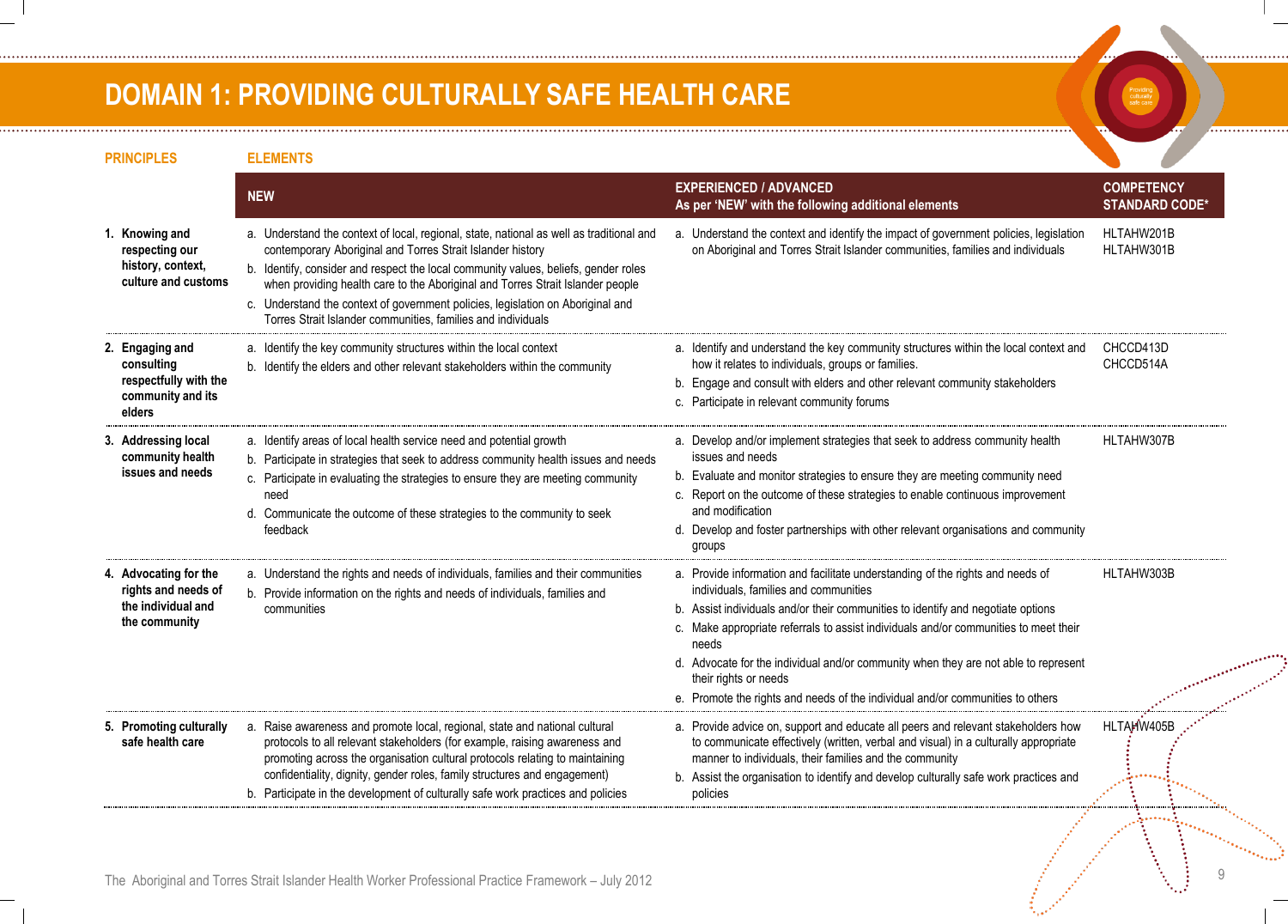### **DOMAIN 2: DELIVERING HEALTH CARE IN A HOLISTIC WAY**

| <b>PRINCIPLES</b>                                                                                                              | <b>ELEMENTS</b>                                                                                                                                                                                                                                                                                                                                                                                                                                                                                                                                                                                                                   |                                                                                                                                                                                                                                                                                                                                                                                                                                                                                                                                                                                                                                                                                                                                                                                                                                                                |                                                     |
|--------------------------------------------------------------------------------------------------------------------------------|-----------------------------------------------------------------------------------------------------------------------------------------------------------------------------------------------------------------------------------------------------------------------------------------------------------------------------------------------------------------------------------------------------------------------------------------------------------------------------------------------------------------------------------------------------------------------------------------------------------------------------------|----------------------------------------------------------------------------------------------------------------------------------------------------------------------------------------------------------------------------------------------------------------------------------------------------------------------------------------------------------------------------------------------------------------------------------------------------------------------------------------------------------------------------------------------------------------------------------------------------------------------------------------------------------------------------------------------------------------------------------------------------------------------------------------------------------------------------------------------------------------|-----------------------------------------------------|
|                                                                                                                                | <b>NEW</b>                                                                                                                                                                                                                                                                                                                                                                                                                                                                                                                                                                                                                        | <b>EXPERIENCED / ADVANCED</b><br>As per 'NEW' with the following additional elements                                                                                                                                                                                                                                                                                                                                                                                                                                                                                                                                                                                                                                                                                                                                                                           | <b>COMPETENCY</b><br><b>STANDARD CODE*</b>          |
| 1. Knowing how<br>natural and built<br>environments affect<br>health                                                           | a. Observe and identify potential environmental health hazards or risks that may<br>impact on individual and/or community's health (eg accommodation, water, air,<br>food)<br>b. Understand the impact on individuals, communities and/or other relevant parties<br>concerns or issues identified in relation to environmental health hazards or risks<br>impacting on health<br>c. Understand the impact on individuals and their families the importance of looking<br>after country and the impact it has on healthy people, healthy country and healthy<br>community                                                          | a. Understand the impact and communicate to individuals and their families the<br>importance of looking after country and the impact it has on healthy people,<br>healthy country and healthy community                                                                                                                                                                                                                                                                                                                                                                                                                                                                                                                                                                                                                                                        | HLTAHW408B<br>HLTPOP307C                            |
| 2. Understanding the<br>social, spiritual and<br>cultural conditions<br>which impact on<br>emotional and<br>physical wellbeing | a. Understand the impact of removal from country and the importance of return to<br>country (stolen generation) on individuals, their families and the community<br>b. Understand the impact of employment, family structures and social networks on<br>individuals, their families and the community                                                                                                                                                                                                                                                                                                                             | a. Support individuals and their families to connect to social, emotional and cultural<br>wellbeing<br>b. Acknowledge the impact of social, emotional and cultural wellbeing has on<br>physical wellbeing                                                                                                                                                                                                                                                                                                                                                                                                                                                                                                                                                                                                                                                      | HLTAHW408B                                          |
| 3. Providing social and<br>emotional support in<br>a holistic manner                                                           | a. Consider the social, emotional, cultural and spiritual well being of both the<br>individual and the community and understand their impact on physical well being<br>when providing health care services<br>b. Understand the different signs and symptoms of mental health, alcohol and other<br>drug issues underpinning social and emotional state, particularly in relation to<br>grief and trauma<br>c. Understand indicators of harm, neglect, abuse or risk of harm for men, women<br>and children<br>d. Able to identify a person at risk of self harm and refer the person to other health<br>providers as appropriate | a. Assess and evaluate individual's current social and/or emotional state.<br>b. Accurately assess risk of self harm, puts in place active plans to protect the<br>person and others and follows up as appropriate to ensure care delivered.<br>c. Identify signs and symptoms of mental health issues, alcohol and other drug<br>issues underpinning social and emotional state, particularly in relation to grief and<br>trauma<br>d. Identify indicators of harm, neglect, abuse or risk of harm for men, women and<br>children<br>e. Identify and make referrals where appropriate to address the social, emotional<br>and cultural issues of the individual and community as part of the provision of<br>health care services<br>f. Contribute to the development of care plans by providing information on<br>individual's social and/or emotional state | HLTAHW306B<br>HLTAHW402B<br>HLTAHW408B<br>CHCCS422A |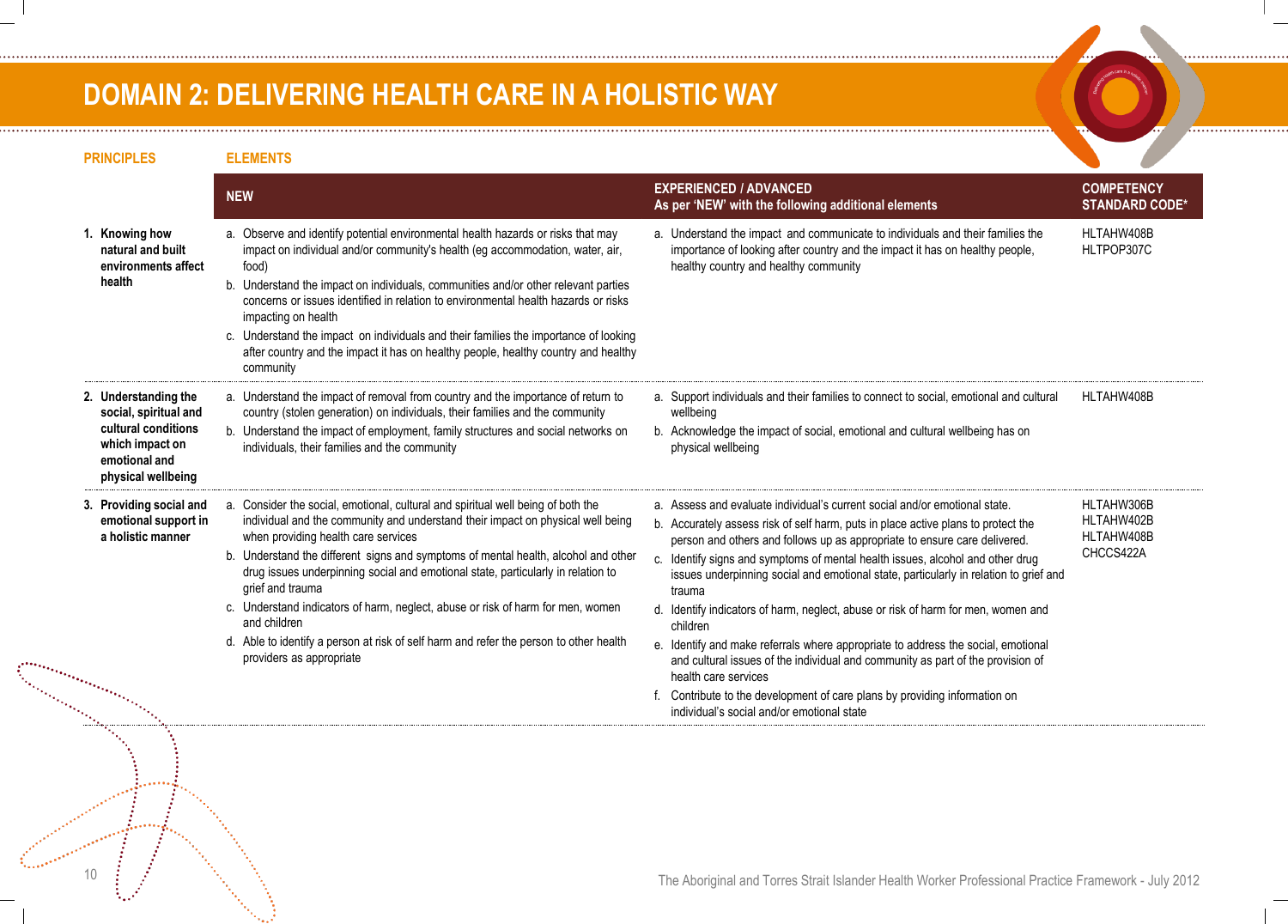### **DOMAIN 3: CARING FOR THE COMMUNITY**

| <b>PRINCIPLES</b>                                                                                                                      | <b>ELEMENTS</b>                                                                                                                                                                                                                                                                                                                                                                                                                                                                                                                                                                                       |                                                                                                                                                                                                                                                                                                                                                                                                                                                                                                                                                                                       |                                                                                                                                                                                                                                                                                                                                                                                                                                                                                                                                                                                                                                                                                                                                                                                                  |                                                                                  |
|----------------------------------------------------------------------------------------------------------------------------------------|-------------------------------------------------------------------------------------------------------------------------------------------------------------------------------------------------------------------------------------------------------------------------------------------------------------------------------------------------------------------------------------------------------------------------------------------------------------------------------------------------------------------------------------------------------------------------------------------------------|---------------------------------------------------------------------------------------------------------------------------------------------------------------------------------------------------------------------------------------------------------------------------------------------------------------------------------------------------------------------------------------------------------------------------------------------------------------------------------------------------------------------------------------------------------------------------------------|--------------------------------------------------------------------------------------------------------------------------------------------------------------------------------------------------------------------------------------------------------------------------------------------------------------------------------------------------------------------------------------------------------------------------------------------------------------------------------------------------------------------------------------------------------------------------------------------------------------------------------------------------------------------------------------------------------------------------------------------------------------------------------------------------|----------------------------------------------------------------------------------|
|                                                                                                                                        | <b>NEW</b>                                                                                                                                                                                                                                                                                                                                                                                                                                                                                                                                                                                            | <b>EXPERIENCED</b><br>As per 'NEW' with the following additional elements                                                                                                                                                                                                                                                                                                                                                                                                                                                                                                             | <b>ADVANCED</b><br>As per 'NEW' and 'EXPERIENCED' with the following<br>additional elements                                                                                                                                                                                                                                                                                                                                                                                                                                                                                                                                                                                                                                                                                                      | <b>COMPETENCY</b><br><b>STANDARD CODE*</b>                                       |
| 1. Assessing,<br>identifying and<br>communicating<br>health care needs<br>considering<br>community values,<br>beliefs and<br>protocols | a. Obtain basic health information and<br>history from individuals<br>b. Assist in conducting basic physical<br>examinations<br>c. Assist in conducting physical<br>examinations in accordance to<br>standard infection control and<br>occupational health and safety<br>requirements and procedures<br>d. Collect individual findings to be<br>placed on to client file<br>e. Communicate findings to the<br>individual and their family<br>Refer to other health services/<br>professionals as required<br>g. Report all notifable diseases<br>identified in accordance to<br>organisational policy | a. Obtain accurate and detailed health information<br>and history from individuals<br>b. Conduct basic physical examinations<br>c. Conduct physical examinations which may involve use of<br>medical equipment in accordance to standard infection<br>control and occupational health and safety requirements<br>and procedures<br>d. Collect and document individual findings on the client file<br>e. Communicate findings and assess individual's<br>understanding of findings<br>Make assessments on appropriate referrals to other<br>health services/ professionals for clients | a. Review health history and obtain new and detailed information<br>on clients<br>b. Plan, conduct and provide supervision on basic physical<br>examinations<br>c. Plan, conduct and supervise physical examinations involving<br>the use of medical equipment in accordance to standard<br>infection control and occupational health and safety<br>requirements and procedures<br>d. Collect and collate relevant client history and findings to be<br>documented onto client file<br>e. Comprehensively explain and communicate findings and<br>assess individual's understanding of findings<br>f. Action and facilitate appropriate referrals to other health<br>services/professionals for clients<br>g. Report all notifable diseases identified in accordance to<br>organisational policy | HLTAHW203B<br>HLTAHW302B<br>HLTAHW304B<br>HLTAHW401B<br>HLTAHW405B<br>HLTAHW501B |
| 2. Implementing safe<br>and appropriate<br>care according to<br>care planning<br>principles                                            | a. Assist in the development of<br>individual care plans and provide<br>advice on how the individual care<br>plans can impact the family.                                                                                                                                                                                                                                                                                                                                                                                                                                                             | a. Develop individual care plans and provide advice on how<br>the individual care plans can impact the family.                                                                                                                                                                                                                                                                                                                                                                                                                                                                        | a. Develop an individual care plan and plan for the impacts of the<br>care plans on the family and community.                                                                                                                                                                                                                                                                                                                                                                                                                                                                                                                                                                                                                                                                                    | HLTAHW305B<br>HLTAHW403B<br>HLTAHW405B<br>CHCCM401D<br>CHCCM402D                 |

. . . . . . . . . . . . . . . .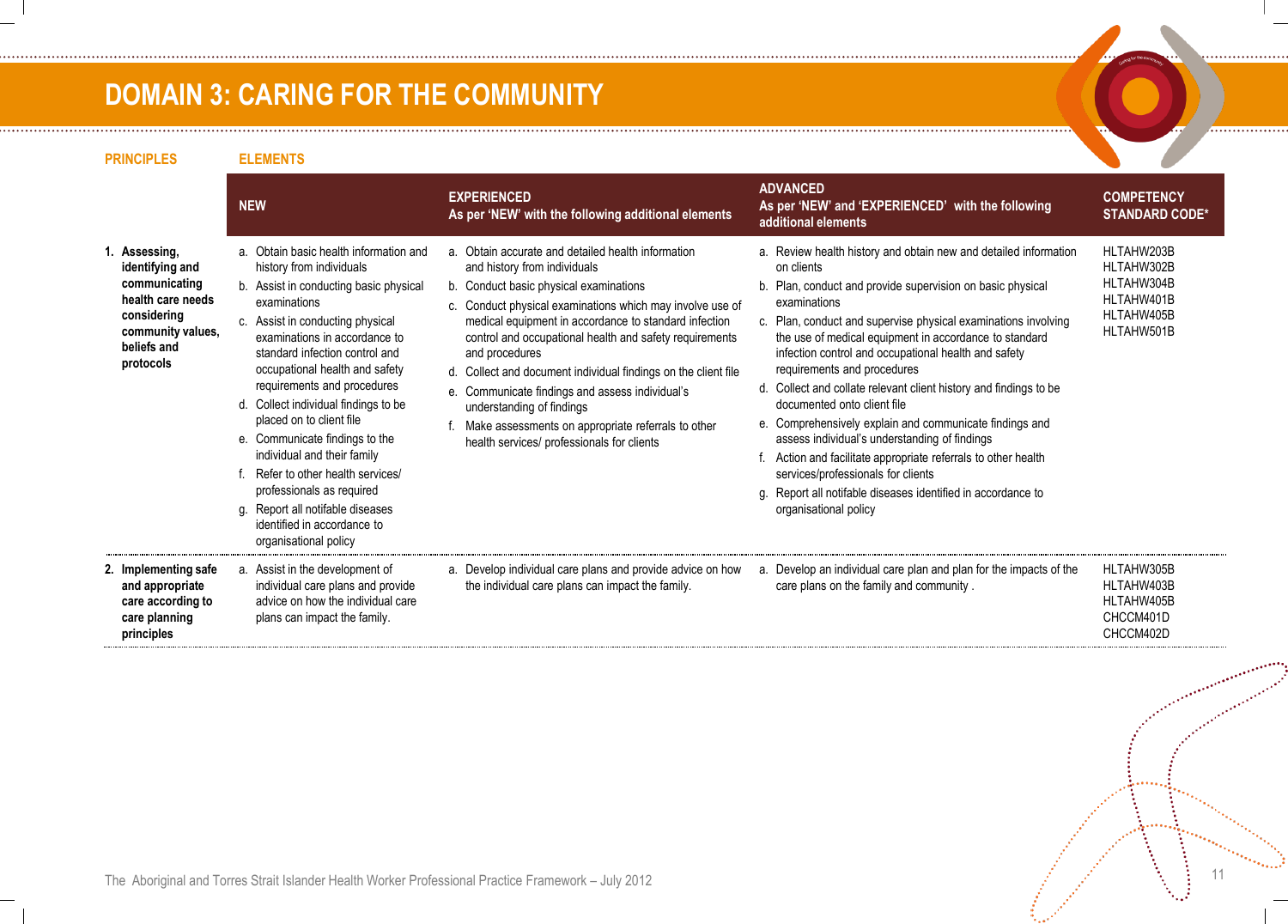### **DOMAIN 3: CARING FOR THE COMMUNITY**

|                                                                                                       | <b>NEW</b>                                                                                                                                                                                                                                                                                                                                                                                                                                                                                                                                                                                               | <b>EXPERIENCED</b><br>As per 'NEW' with the following additional elements                                                                                                                                                                                                                                                                                                                                                                                                                                                                                                                                | <b>ADVANCED</b><br>As per 'NEW' and 'EXPERIENCED' with the following<br>additional elements                                                                                                                                                                                                                                                                                                                                                                                                                                                                                                                                                                                                                                                                                                                                                                                                                                                                                                                           | <b>COMPETENCY</b><br><b>STANDARD CODE*</b>                          |
|-------------------------------------------------------------------------------------------------------|----------------------------------------------------------------------------------------------------------------------------------------------------------------------------------------------------------------------------------------------------------------------------------------------------------------------------------------------------------------------------------------------------------------------------------------------------------------------------------------------------------------------------------------------------------------------------------------------------------|----------------------------------------------------------------------------------------------------------------------------------------------------------------------------------------------------------------------------------------------------------------------------------------------------------------------------------------------------------------------------------------------------------------------------------------------------------------------------------------------------------------------------------------------------------------------------------------------------------|-----------------------------------------------------------------------------------------------------------------------------------------------------------------------------------------------------------------------------------------------------------------------------------------------------------------------------------------------------------------------------------------------------------------------------------------------------------------------------------------------------------------------------------------------------------------------------------------------------------------------------------------------------------------------------------------------------------------------------------------------------------------------------------------------------------------------------------------------------------------------------------------------------------------------------------------------------------------------------------------------------------------------|---------------------------------------------------------------------|
| 3. Promoting self<br>determination<br>and self<br>management                                          | a. Understand the principles of self<br>determination including how to<br>empower individuals and encourage<br>them to be involved in controlling<br>their lives and making their own<br>health care decisions<br>b. Engage and assist individuals to<br>understand the impacts of healthy<br>lifestyle and behaviours on the<br>physical wellbeing<br>c. Understand the principles of self<br>management, including motivational<br>interview techniques particularly in<br>the area of goal setting and self<br>management with aim of<br>empowering individuals to manage<br>their health conditions. | a. Implement principles of self determination by provide<br>individuals with information, knowledge and support to<br>build their confidence to be involved in controlling their<br>lives and making their own health care decisions<br>b. Actively engage and comprehensively explain to<br>individuals the impacts of healthy lifestyle and<br>behaviours on physical well being<br>c. Apply principles of self management including<br>undertaking motivational interviews to assist individuals<br>to set goals and objectives with the aim of empowering<br>them to manage their health conditions. | a. Promote, educate and provide guidance to peers and other<br>health professionals on the principles and importance of self<br>determination for individuals and the community<br>b. Educate and actively demonstrate the impacts of healthy<br>lifestyle and behaviours on physical well being<br>c. Promote, educate and provide guidance to peers and other<br>health professionals on the principles and importance of self<br>management<br>d. Undertake and educate others on the techniques of motivation<br>interviewing to set goals with the aim of empowering individuals<br>to self manage their condition<br>e. Support individuals as part of self management to monitor and<br>manage signs and symptoms of their condition along with<br>managing the impact of the condition on their physical,<br>emotional and social life<br>f. Actively manage individual's self management plans including<br>the review and adjustment of goals along with managing signs<br>and symptoms of their condition. | HLTAHW404B                                                          |
| 4. Implementing<br>effective health<br>promotion and<br>prevention<br>strategies<br>ranananananananan | a. Participate in delivering health<br>promotion programs and activities<br>b. Seek feedback from the community<br>on effectiveness of health promotion<br>strategies and provide feedback to<br>organisation on advice received<br>about effectiveness of programs.                                                                                                                                                                                                                                                                                                                                     | a. Identify and deliver health promotion strategies and<br>activities<br>b. Evaluate health promotion activities to assess relevance<br>to individuals and the community.                                                                                                                                                                                                                                                                                                                                                                                                                                | a. Plan, identify, develop and deliver health promotion strategies<br>and activities<br>b. Evaluate, monitor, assess (including health outcomes) and<br>report on the effectiveness of health promotion strategies and<br>activities on individuals and communities                                                                                                                                                                                                                                                                                                                                                                                                                                                                                                                                                                                                                                                                                                                                                   | HLTAHW308B<br>HLTAHW405B<br>HLTAHW409B<br>HLTAHW411B<br>CHCPROM502B |

. . . . . . . . . . . . . . . . . . . .

. . . . . . . . . . . . . . . . . . . .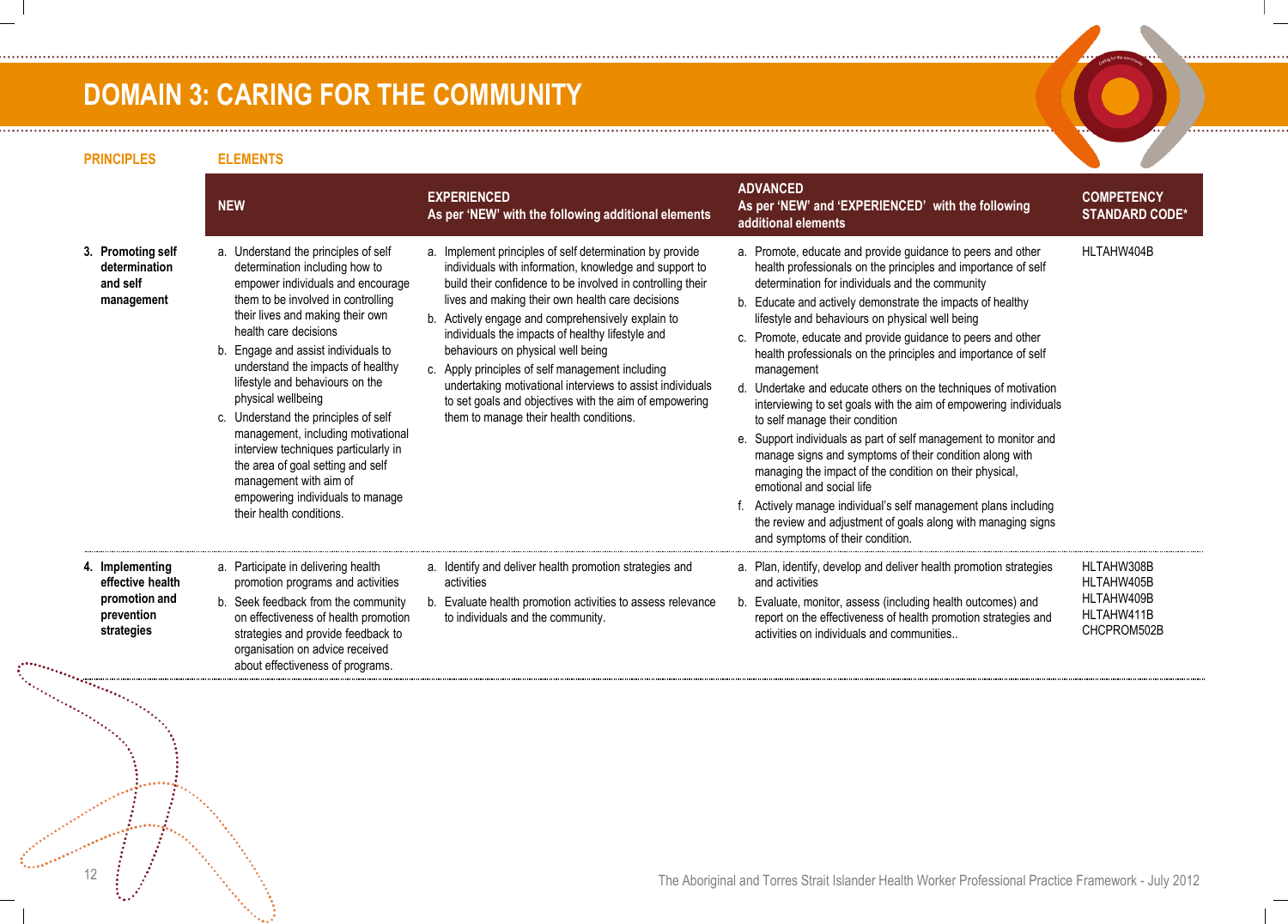### **DOMAIN 4: LEADING AND DEVELOPING SELF AND OTHERS**

| <b>PRINCIPLES</b>                                                       | <b>ELEMENTS</b>                                                                                                                                                                                                                                                                                                                                                                                    |                                                                                                                                                                                                                                                                                                                                                                                                                                                                                  |                                                                                                                                                                                                                                                                                                                                                                                                                                                                                                                                                                                                                                      |                                            |
|-------------------------------------------------------------------------|----------------------------------------------------------------------------------------------------------------------------------------------------------------------------------------------------------------------------------------------------------------------------------------------------------------------------------------------------------------------------------------------------|----------------------------------------------------------------------------------------------------------------------------------------------------------------------------------------------------------------------------------------------------------------------------------------------------------------------------------------------------------------------------------------------------------------------------------------------------------------------------------|--------------------------------------------------------------------------------------------------------------------------------------------------------------------------------------------------------------------------------------------------------------------------------------------------------------------------------------------------------------------------------------------------------------------------------------------------------------------------------------------------------------------------------------------------------------------------------------------------------------------------------------|--------------------------------------------|
|                                                                         | <b>NEW</b>                                                                                                                                                                                                                                                                                                                                                                                         | <b>EXPERIENCED</b><br>As per 'NEW' with the following additional elements                                                                                                                                                                                                                                                                                                                                                                                                        | <b>ADVANCED</b><br>As per 'NEW' and 'EXPERIENCED' with the following<br>additional elements                                                                                                                                                                                                                                                                                                                                                                                                                                                                                                                                          | <b>COMPETENCY</b><br><b>STANDARD CODE*</b> |
| 1. Promoting and<br>advancing the<br><b>Health Worker</b><br>profession | a. Participate and work effectively<br>within their own role.                                                                                                                                                                                                                                                                                                                                      | a. Work effectively within their own role<br>b. Act as role model for their peers<br>c. Participate in peer support programs<br>Act as a mentor to new Health Workers<br>d.<br>e. Communicate the role of Health Workers to peers and<br>other health professionals                                                                                                                                                                                                              | a. Develop and lead peer support and mentoring programs<br>b. Assist organisation to identify programs and services that may<br>be required to support the workforce and work with the<br>organisation to develop and lead professional development<br>programs.<br>c. Develop strategies to attract others to the Health Worker<br>profession                                                                                                                                                                                                                                                                                       | HLTAHW427B                                 |
| 2. Reflecting on and<br>developing own<br>practice                      | a. Participate in performance appraisal<br>process<br>b. Commence developing<br>performance appraisal agreements<br>c. Understand limits of one's skillset<br>and scope of practice and recognise<br>when to seek assistance when<br>practicing beyond skillset<br>d. Work with others to identify gaps in<br>knowledge and participates in<br>opportunities for further training and<br>education | a. Have in place a performance appraisal agreement which<br>outlines skills, competencies and aspirations<br>b. Actively reflect on own practice and undertake self<br>assessments during performance appraisal process<br>c. Identify gaps in knowledge/skills and actively seek out<br>opportunities for further training and education<br>d. Seek assistance when required to practice beyond<br>skillset<br>e. Recognise signs of fatigue and burnout and seek<br>assistance | a. Have in place a detailed performance appraisal agreement<br>which outlines skills, competencies and aspirations<br>b. Continuously reviews and critically self assesses own practice<br>and performance<br>c. Work with the organisation to develop the performance<br>appraisal process and align/incorporate training and education<br>as part of the process<br>d. Report instances of situations when required to practice beyond<br>skillset and seek assistance<br>e. Recognise signs of fatigue and burnout in oneself and other<br>health workers and seek assistance and/or make appropriate<br>referrals for assistance | BSBWOR202A<br>HLTHIR301B<br>HLTAHW427B     |
| 3. Understanding and<br>developing the<br>workplace                     | a. Develop an understanding and<br>awareness of all organisational<br>policies and procedures<br>b. Comply with organisational policies<br>and procedures                                                                                                                                                                                                                                          | a. Actively promote organisational policies and procedures<br>b. Identify opportunities for improvements for service<br>delivery and participate in implementation<br>c. Identify breaches in organisational policies and<br>procedures and respond appropriately                                                                                                                                                                                                                | a. Comply with organisational policies and procedures<br>b. Identify gaps in organisational policies and procedures and<br>assist organisation to develop them<br>c. Leads and contributes to the development of culturally safe<br>polices and procedures and improve service delivery                                                                                                                                                                                                                                                                                                                                              | CHCCPOL301B                                |

................................

.............

. . . . . . . . . . . . . . .

. . . . . . . . . . . . . . . .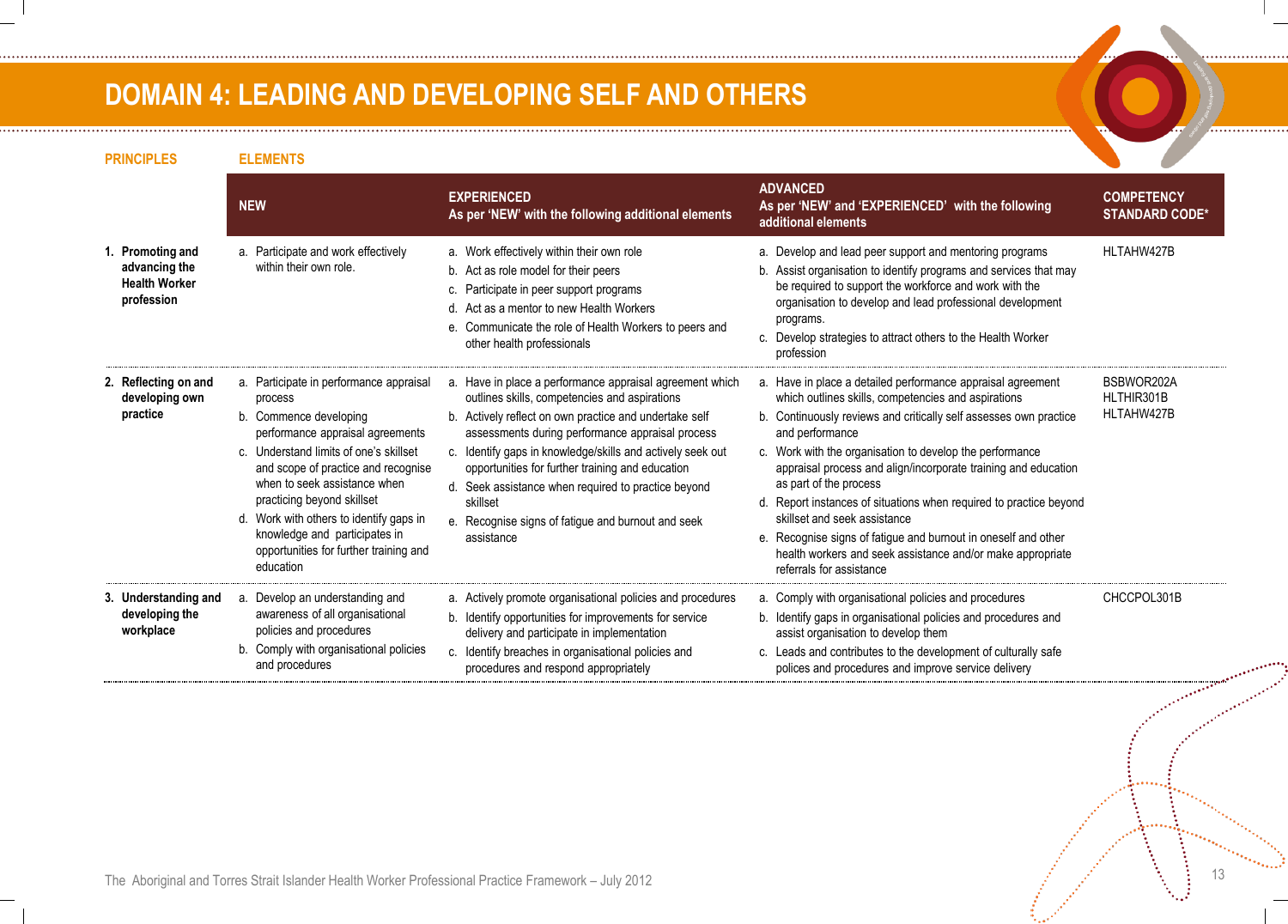### **DOMAIN 4: LEADING AND DEVELOPING SELF AND OTHERS**

ina manazarta<br>San Tanzania

**PRINCIPLES ELEMENTS NEW EXPERIENCED As per 'NEW' with the following additional elements ADVANCED As per 'NEW' and 'EXPERIENCED' with the following additional elements COMPETENCY STANDARD CODE\* 4. Sharing and creating knowledge** a. Actively share basic knowledge with peers informally b. Participate in quality improvement and research activities a. Actively share knowledge and skills with peers b. Actively participate in developing and implementing quality improvement and research activities a. Develop and implement communication models and protocols to enable the sharing of information both formally and informally b. Establish and/or organise professional development programs that foster knowledge and skill sharing for peers across organisation c. Identify quality improvement and research opportunities, participate in leading the development and implementation of quality improvement and research activities CHCPOL403B **5. Collaborating and communicating with other health professionals** a. Understand the variety of roles (other health professionals and nonhealth professionals) b. Understand the Health Worker role within a multidisciplinary team setting c. Develop effective working relationship with peers within the organisation d. Effectively communicate individual's health care information to other team members a. Develop effective working relationship with peers within the organisation and with other health professionals outside the organisation b. Contribute effectively to the multidisciplinary team c. Actively participate communication and dissemination of individual's health care and referrals within the multidisciplinary team a. Have an established network of peers and health professionals b. Work with the organisation to identify ways improving the effectiveness of the multidisciplinary team HLTAHW302B HLTAHW501B

The Aboriginal and Torres Strait Islander Health Worker Professional Practice Framework - July 2012 14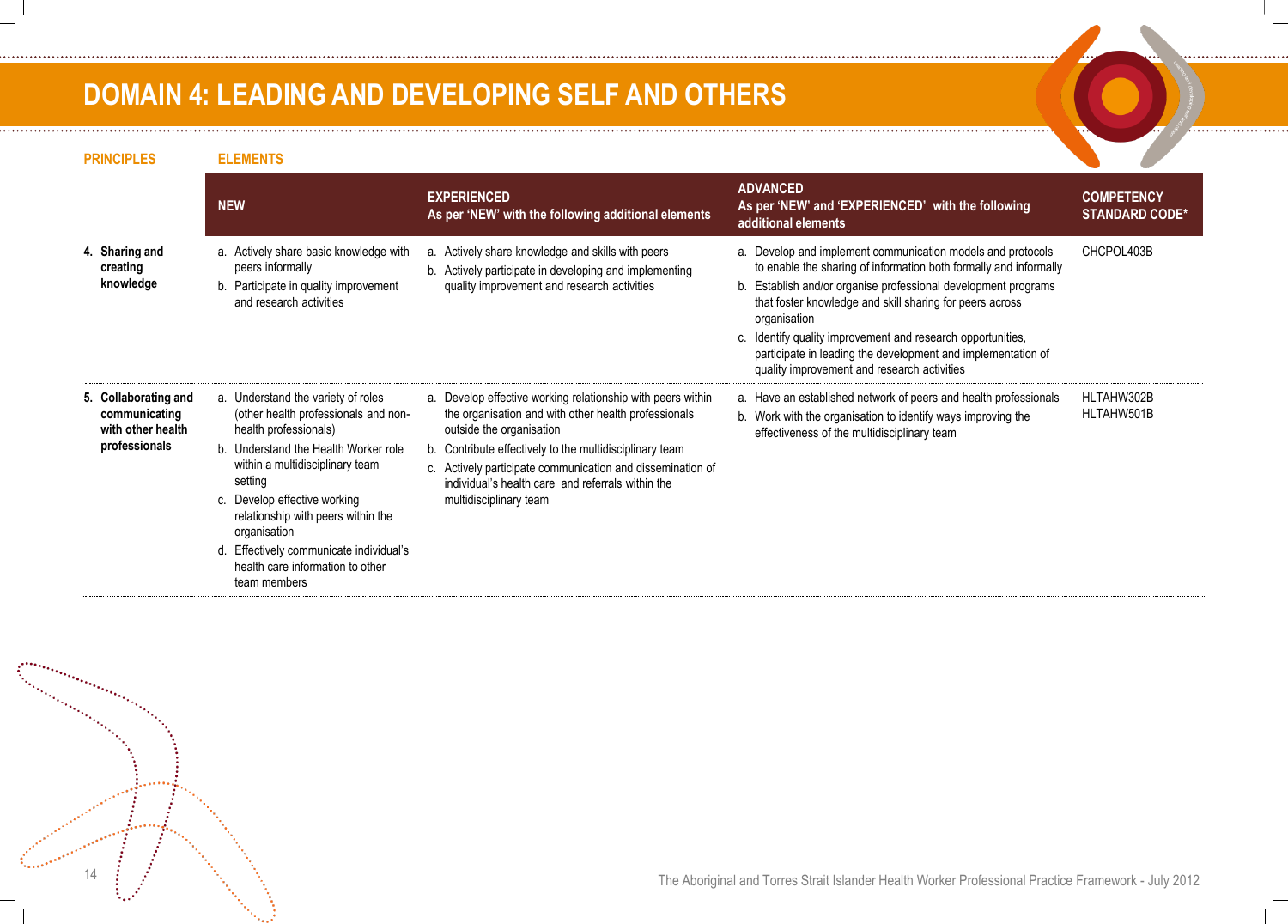### **DOMAIN 5: PRACTISING IN A PROFESSIONAL AND ETHICAL WAY**

| <b>PRINCIPLES</b>                                                                              | <b>ELEMENTS</b>                                                                                                                                                                                                                                                                                                                                                                                                                                                                                                     |                                                                                                                                                                                                                                                                                                                                                                                                                                                                                                                                                                                                                                                                                                                            |                                            |
|------------------------------------------------------------------------------------------------|---------------------------------------------------------------------------------------------------------------------------------------------------------------------------------------------------------------------------------------------------------------------------------------------------------------------------------------------------------------------------------------------------------------------------------------------------------------------------------------------------------------------|----------------------------------------------------------------------------------------------------------------------------------------------------------------------------------------------------------------------------------------------------------------------------------------------------------------------------------------------------------------------------------------------------------------------------------------------------------------------------------------------------------------------------------------------------------------------------------------------------------------------------------------------------------------------------------------------------------------------------|--------------------------------------------|
|                                                                                                | <b>NEW</b>                                                                                                                                                                                                                                                                                                                                                                                                                                                                                                          | <b>EXPERIENCED / ADVANCED</b><br>As per 'NEW' with the following additional elements                                                                                                                                                                                                                                                                                                                                                                                                                                                                                                                                                                                                                                       | <b>COMPETENCY</b><br><b>STANDARD CODE*</b> |
| 1. Practising ethically                                                                        | a. Awareness of all relevant duty of care frameworks or<br>ethical guidelines in which Health Workers work within<br>b. Understand and practice within relevant duty of care and<br>ethical guidelines                                                                                                                                                                                                                                                                                                              | a. Promote appropriate behaviour in accordance with all duty of care and ethical guidelines<br>b. Provide advice/counselling to peers on any issues or concerns arising in relation to duty of care, ethical<br>behaviours or cultural protocols and responsibilities in the workplace<br>c. Assist peers and/or the organisation to address and resolve any breaches of duty of care and/or ethical<br>quidelines<br>d. Monitor, identify and report any breach or non-adherence to duty of care or ethical guidelines to<br>relevant personnel                                                                                                                                                                           | HLTHIR301B<br>CHCCS400B                    |
| 2. Understanding and<br>practising within<br>confidentiality<br>guidelines                     | a. Maintain confidentiality of client information regardless of<br>personal, family and community pressure or status<br>b. Exhibit caution when communicating client information by<br>oral and written means to ensure confidentiality<br>c. Explains to the client/patient their rights for confidentiality<br>d. Understand when to consult peers in relation to issues of<br>client confidentiality and duty of care<br>e. Works to ensure client/patient records are maintained in a<br>secure and environment | a. Assist peers and/or the organisation to address and resolve any breaches of client confidentiality<br>b. Monitor, identify and report any breach or non-adherence to client confidentiality to relevant personnel                                                                                                                                                                                                                                                                                                                                                                                                                                                                                                       | HLTAHW201B<br>CHCCS400B                    |
| 3. Understanding and<br>practising within<br>legislative<br>frameworks and<br>policies         | a. Awareness of all legislative frameworks and policies<br>including mandatory reporting requirements<br>b. Practice within all legislative frameworks and policies and<br>adhere to all mandatory reporting requirements                                                                                                                                                                                                                                                                                           | a. Understand and practice within all legislative frameworks and policies including mandatory reporting<br>guidelines<br>b. Promote awareness and appropriate behaviours in accordance with all legislative frameworks and<br>policies including mandatory reporting guidelines<br>c. Provide advice/counselling to peers on any issues or concerns arising in relation to legislative<br>frameworks or mandatory reporting requirements in the workplace<br>d. Identify and report any breach or non-adherence to legislative frameworks and policies including<br>mandatory reporting guidelines<br>e. Assist peers and/or the organisation to address and resolve any breaches to legislative frameworks or<br>policies | HLTHIR301B<br>CHCCS400B                    |
| 4. Understanding and<br>professionally<br>managing<br>relationships with<br>family & community | a. Understands professional responsibility to community<br>and organisation<br>b. Able to identify and set role boundaries particularly in<br>relation to family, community and cultural responsibilities<br>c. Identifies when ethically challenging relationships with<br>family and/or community occur and consults peers                                                                                                                                                                                        | a. Able to identify and manage ethically challenging relationships, requirements and requests from<br>peers, families and the community<br>b. Able to identify and set role boundaries particularly in relation to family, community and cultural<br>responsibilities and assists peers in doing so<br>c. Ensures that quality care is provided particularly when cultural protocols and responsibilities limit the<br>ability to provide care themselves<br>d. Works to develop systems and relationships to foster positive family and community relationships                                                                                                                                                           | HLTHIR301B<br>CHGCS419B<br>CHCCS400B       |

\* This is not intended to be an exhaustive list and there may be other competency standards that may touch on aspects of the principles which have not been recorded here.

The Aboriginal and Torres Strait Islander Health Worker Professional Practice Framework – July 2012 15

. . . . . . . . . . . . . . . . .

. . . . . . . . . . . . . . . .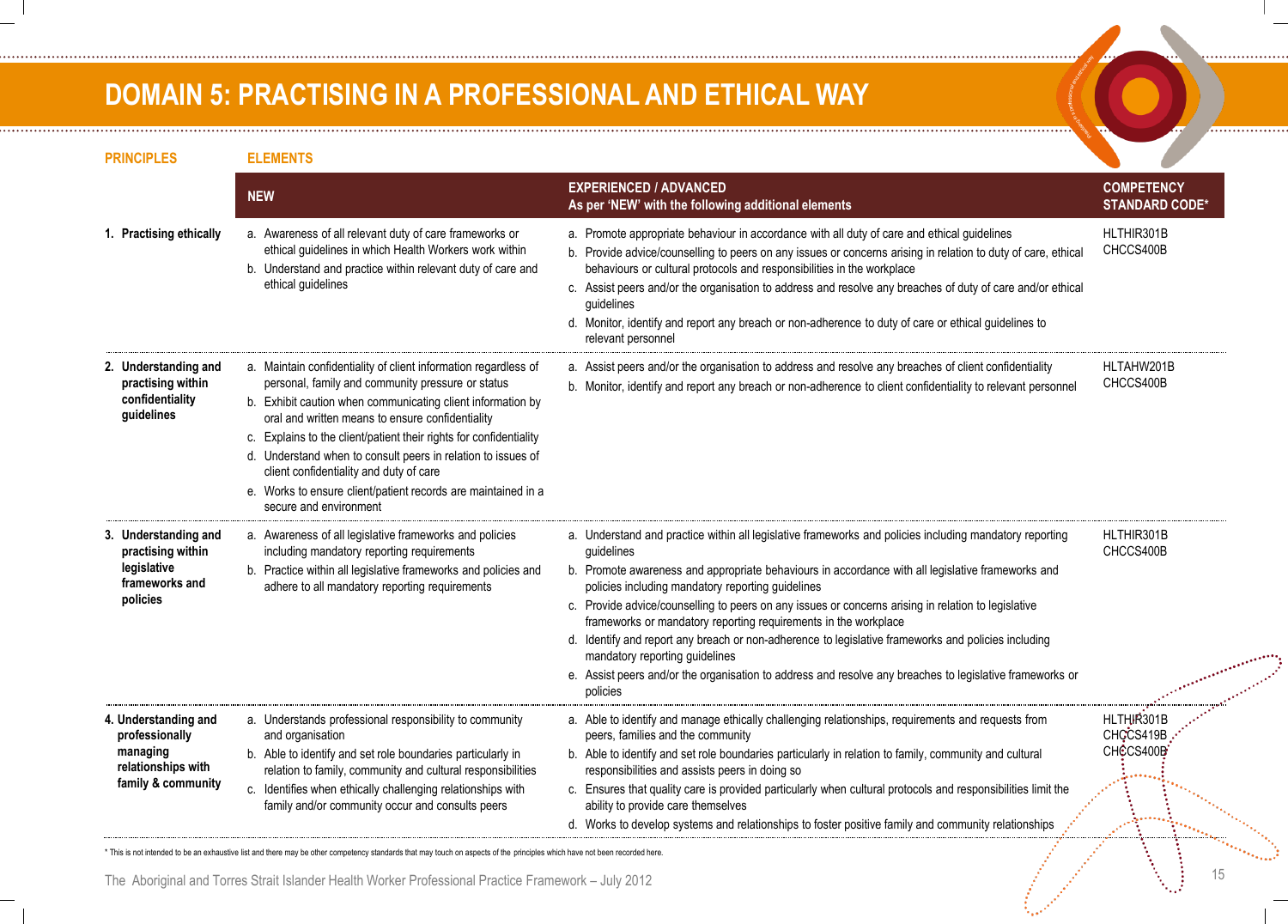### **APPENDIX A**

#### Membership of the Technical Advisory Group

The development of this framework was guided by a Technical Advisory Group convened through the Health Workforce Australia Aboriginal and Torres Strait Islander Health Worker Project. The membership of the group included representatives from various jurisdictions along with representation from relevant bodies. Those members were as follows:

- Mr. Robin Flynn Community Services & Health Industry Skills Council
- Mr Craig Gear PricewaterhouseCoopers
- Ms. Faye Law Queensland Aboriginal and Torres Strait Islander Health Worker Education Program Aboriginal Corporation
- Ms Karen Lee PricewaterhouseCoopers
- Ms. Anna Leditschke Health Workforce Australia
- Mr. Warren Locke Queensland Health
- Ms. Kate Milbourne Australian Health Practitioner Regulation Authority
- Mr. Peter Pangquee Northern Territory Health and Northern Territory Aboriginal Health Worker Registration Board
- Ms. Jenny Poelina National Aboriginal and Torres Strait Islander Health Worker Association
- Mr. Clarke Scott National Aboriginal and Torres Strait Islander Health Worker Association
- Ms. Renee Williams National Aboriginal and Torres Strait Islander Community Controlled Health Organisations

The Framework was presented and reviewed by NATSIHWA members and stakeholders at the NATSIHWA AGM on 31<sup>st</sup> January 2012. The final version Framework was endorsed by the NATSIHWA Board in June 2012.

#### **The National Aboriginal and Torres Strait Islander Health Worker Association (NATSIHWA)**

As the peak national professional association for Aboriginal and Torres Strait Islander Health Workers NATSIHWA's aims and objectives are to:

- Advocate on behalf of Aboriginal and Torres Strait Islander Health Workers to ensure input and engagement on various work force issues, including recruitment and retention strategies and career pathways and support
- ••••,...Represent all Aboriginal and Torres Strait Islander Health Workers at peak regional, state and national forums
	- Provide a range of communications resources to assist member's keep up to date with developments in their profession
	- Facilitate the mentoring and the provision of support for Aboriginal and Torres Strait health workers
	- Identify and pursue opportunities to provide advice and policy input into the national accreditation and registration process for Aboriginal and Torres Strait Islander health workers
	- Promoting and facilitating cultural capability, safety and respect within the workplace of Aboriginal and Torres Strait Islander Health workers
	- Protect the cultural integrity of Aboriginal and Torres Strait Islander Health Workers.

This Framework remains the property of NATSIHWA and may only be used following written permission. This Professional Practice Framework has been developed through the support of Health Workforce Australia. *NATSIHWA receives funding from the Australian Government Department of Health and Ageing.*

[www.natsihwa.org.au](http://www.natsihwa.org.au/)